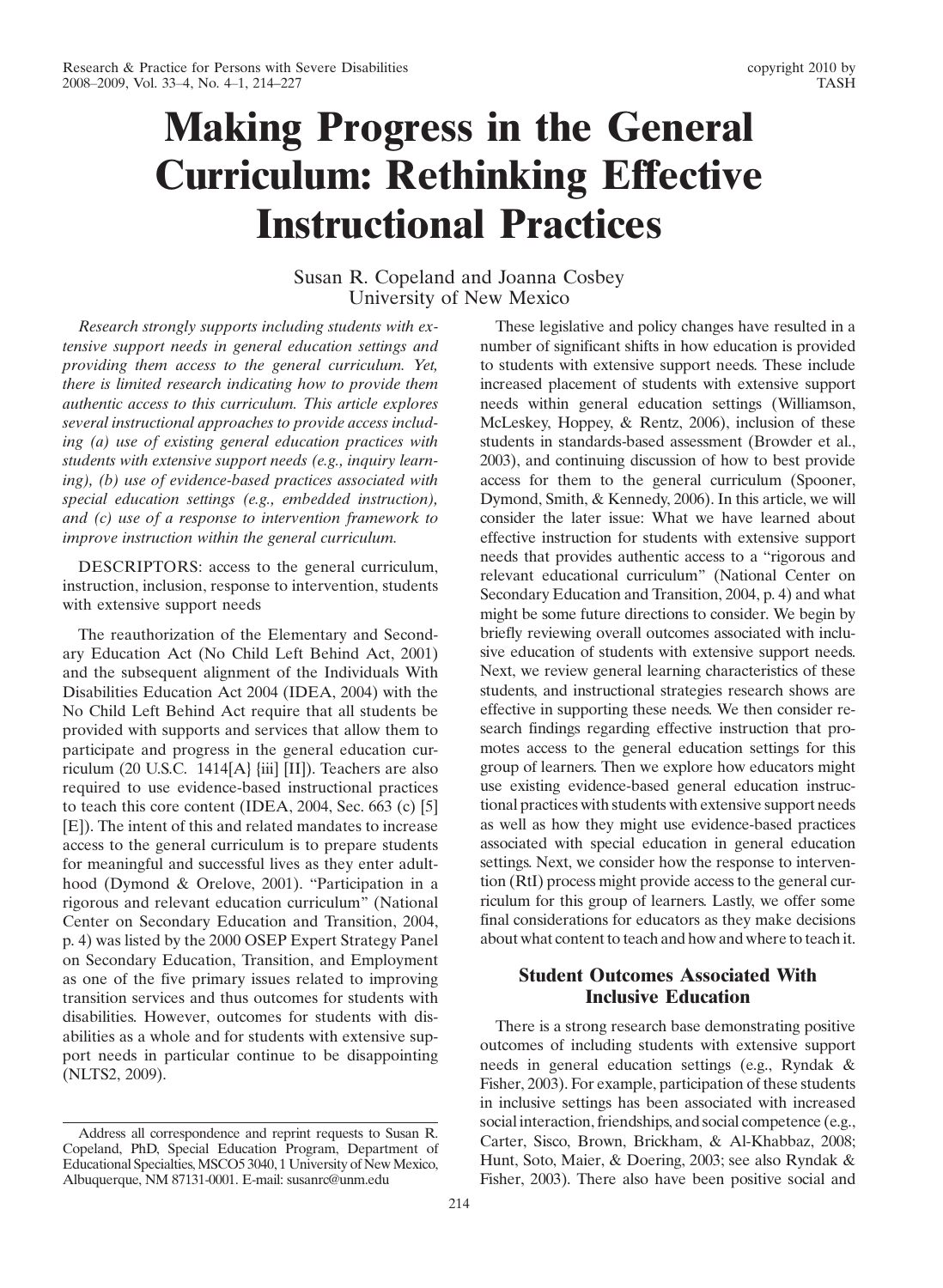behavioral outcomes for students without disabilities in inclusive classrooms, such as improved self-esteem, development of personal principles like morals and ethics, decreased fear of differences and disabilities, and decreased prejudices toward people with disabilities (for a review, see Fisher, Roach, & Frey, 2002).

In addition, in response to concerns that students without disabilities in inclusive classrooms may experience negative consequences related to academic achievement, there has been a fairly large body of research related to the academic achievement of children without disabilities in inclusive classrooms across academic areas, including reading, mathematics, language arts, science, and physical education (e.g., Idol, 2006; Kalambouka, Farrell, Dyson, & Kaplan, 2007; McDonnell et al., 2003; Sharpe & York, 1994). In a meta-analysis of the research in this area, Kalambouka et al. (2007) reported that 81% of the studies included in their analysis reported neutral or positive academic benefits for the students without disabilities. It is important to note that these studies used varying definitions of inclusion, ranging from classrooms that included students with extensive needs for support in general education for most the school day to schools that educated these students alongside their typically developing peers; but often there was no clear indication of the nature of the inclusive programming delivered (e.g., amount of the school day, access to the general curriculum, etc.). However, the differences reported by Kalambouka et al. were present, despite these differences in the definition of inclusion and the types of supports needed by the students with disabilities. Overall, these studies have reported positive or neutral outcomes on the academic performance of children without disabilities in inclusive classrooms (e.g., Gandhi, 2007; McDonnell et al., 2003; Sharpe & York, 1994).

Interestingly, although there is a relatively large body of research regarding the impact of inclusion on the academic achievement of students without disabilities, there is a paucity of research on the academic impact of inclusion on students with significant support needs. In 2000, Farrell suggested, after conducting a review of the literature, that children with disabilities may experience social, but not academic, benefits from inclusion. As noted, this lack of academic benefit may be a result of the quality (or lack of) of instruction available in the inclusive settings, rather than the setting itself. Conversely, Baker, Wang, and Walberg (1995) reported on three meta-analytic studies examining the impact of inclusion on the learning of students with support needs in inclusive settings. All three studies reported positive effects on academic skills for students with disabilities and found that these effects were consistent across grade levels and type and level of students' support needs. Specifically, Carlberg and Kavale (1980) found that children with cognitive disabilities demonstrated better academic achievement when placed in general education settings rather than segregated settings. Ryndak, Morrison, and Sommerstein (1999) in a later study examining academic outcomes associated with inclusive placements reported on the substantial academic growth of a young woman with extensive support needs when she was moved from a segregated to an inclusive general education setting. In general, however, a number of studies have not gathered data on the academic performance of the students with disabilities or gathered data on nonacademic skills such as adaptive behavior (e.g., McDonnell et al., 2003).

## Learning Characteristics of Students With Extensive Support Needs

Individuals with extensive support needs are a diverse group; each individual has unique learning needs and strength areas. However, there are some general learning characteristics shared by many individuals (e.g., communication and language challenges; Westling & Fox, 2004). During the past 30 years, researchers have examined various instructional approaches that take into account these general learning characteristics. This body of work has produced a number of useful and effective instructional strategies for these learners. An examination of some of these evidence-based strategies is a useful starting point in considering how best to provide access to the general curriculum for students with extensive support needs. In the following section, we briefly describe some of the general learning characteristics of these students and the instructional practices that support these challenges.

Language and short-term memory challenges can make it difficult for individuals with extensive support needs to synthesize several different skills needed to complete activities composed of multiple components (Brown et al., 1983; Heller, Forney, Alberto, Best, & Schwartzman, 2009). For example, a student may have acquired a small sight word vocabulary of food words, recognized numerals through 50, and learned to identify dollar bills and quarters. However, this same individual may have difficulty selecting and paying for her lunch in the school cafeteria, although she has all of the needed component skills. Particularly during the early stages of learning, two general instructional strategies that may be very useful for these learners are task analysis instruction (i.e., breaking a complex task into smaller steps and teaching these steps; Brown & Snell, 2006) and the use of visual supports, such as providing a pictorial list of activities to be completed sequentially (e.g., Copeland & Hughes, 2000). In addition, to promote the synthesis of different skills, learners may benefit from ongoing opportunities to practice targeted skills within a varied range of activities requiring these skills (Heller et al., 2009). For example, the student described above might also benefit from instruction on purchasing her lunch in the restaurants in the food court at the local mall her family patronizes. This additional practice in varied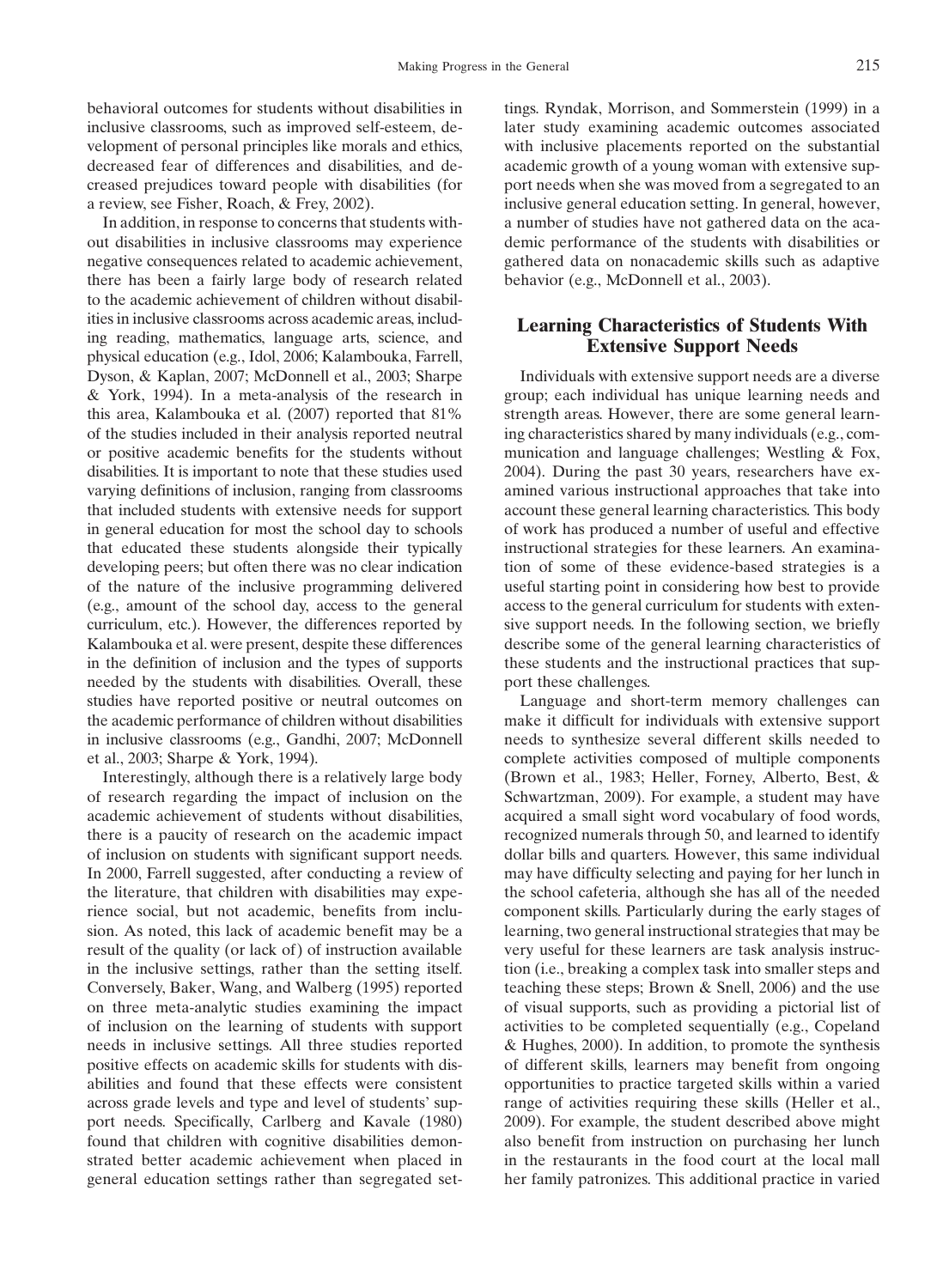settings would facilitate her understanding of how to combine the discrete skills she has learned in novel ways to successfully order and pay for lunch across restaurants.

Many individuals with extensive support needs have difficulty transferring knowledge or skills learned in one setting to a novel environment (Heller et al., 2009; Westling & Fox, 2004). This learning challenge can affect all areas of learning, including communication, social, employment, functional, and academic skills. Using authentic instructional materials (e.g., real vs. play money to teach adding dollar bills) and teaching in the actual settings in which targeted skills will be used have proved effective in facilitating generalization (Wolery & Schuster, 1997). Carefully selecting multiple teaching examples that represent the range of possible situations a student may encounter (i.e., general case instruction) is another highly effective practice that supports generalization (Browder, 2001).

An additional learning challenge for some individuals with extensive support needs is the need for both multiple opportunities to respond to instruction (i.e., to practice a new skill) and to respond across the school day. Distributed practice opportunities, such as using embedded instruction, seem to be superior to massed practice opportunities for many of these students (e.g., Collins, Evans, Creech-Galloway, Karl, & Miller, 2007; McDonnell, 1998). In other words, providing a large number of trials to practice a skill once a day is generally not sufficient for students to master the skill and to use it fluently. It is more effective to embed opportunities or take advantage of naturally occurring opportunities to practice the skill throughout the day. An example is a student who is working to write his name. Practicing name writing once a day for 10 trials may not be enough for the student to master the skill and learn when to use it. More effective instruction would offer him opportunities to write his name on schoolwork, forms, art projects, etc., across the school day.

Providing multiple opportunities to respond to instruction can also address another learning challenge faced by some individuals with extensive support needs: motivation to attend and stay focused (Westling & Fox, 2004). Instruction that promotes active student engagement is also highly effective in addressing this learning challenge (McDonnell, 1998). Providing opportunities to make choice about materials and instructional activities may also improve performance and sustain attention to instruction (Bannerman, Sheldon, Sherman, & Harchik, 1990; Snell, 2007).

Some individuals with extensive support needs may have difficulty establishing peer relationships (Meyer, 2001). This can occur because of multiple factors, such as having limited communication skills, difficulty reading social cues, or lack of access to peers (e.g., when receiving all of one's educational services in a segregated setting with fellow individuals with extensive support needs and communication and social difficulties; Schwartz,

Staub, Peck, & Gallucci, 2006). By providing opportunities for interaction with peers, students with extensive support needs will be able to observe competent peer models, and many of these learners will be able to acquire social, communication, and adaptive skills through that observation (Wolery & Schuster, 1997). Although modeling is generally an effective instructional practice for these learners, it is important to note that some students with extensive support needs may require direct instruction to learn to imitate peer behavior to benefit from these learning opportunities (Wolery & Schuster, 1997). Some students with extensive support needs also benefit from explicit instruction on specific social skills. This is most effective when it occurs within the context of social activities in general education settings. These contexts offer authentic, motivating opportunities to practice social skills and thus may support development of social relationships for students who have difficulty transferring skills learned in a self-contained setting to the actual school environments where they will encounter peers (Schwartz et al., 2006).

Another way to address issues of motivation and attention is through using peers to teach students with extensive support needs. Research supports having typically developing peers provide direct instruction on a range of skills to students with extensive support needs (i.e., peer tutoring; McDonnell, 1998). Students may be more motivated to work with peers than adults. Hughes et al. (2000), for example, described a study in which typically developing high school students taught four peers with extensive support needs a self-prompting strategy to initiate conversations with other high school students using a communication book. All the participants with extensive support needs increased both the appropriate social initiation with their typically developing peers and the number of conversational topics they used in social interactions.

Because of the learning challenges described above, some students with extensive support needs may benefit from direct instruction in functional skills in nonschool settings (e.g., purchasing skills) in addition to academic instruction (Brown et al., 1983; Spooner & Browder, 2006). These learning challenges can be effectively addressed by using direct instruction for carefully selected skills in the actual setting where the skills are used. In fact, combining quality simulated instruction at school with instruction in actual community sites seems to be the most effective and efficient way to provide instruction for individuals with extensive support needs (e.g., Cihak, Alberto, Kessler, & Taber, 2004). Extending instruction into the community is commonly called community-based (CBI) or communityreferenced instruction (CRI) (Kluth, 2000). There are several ways to incorporate this instruction within a student's educational program. It is most appropriate to provide CBI or CRI to older students (adolescents) because leaving the school campus to receive instruction in the community is not generally age appropriate for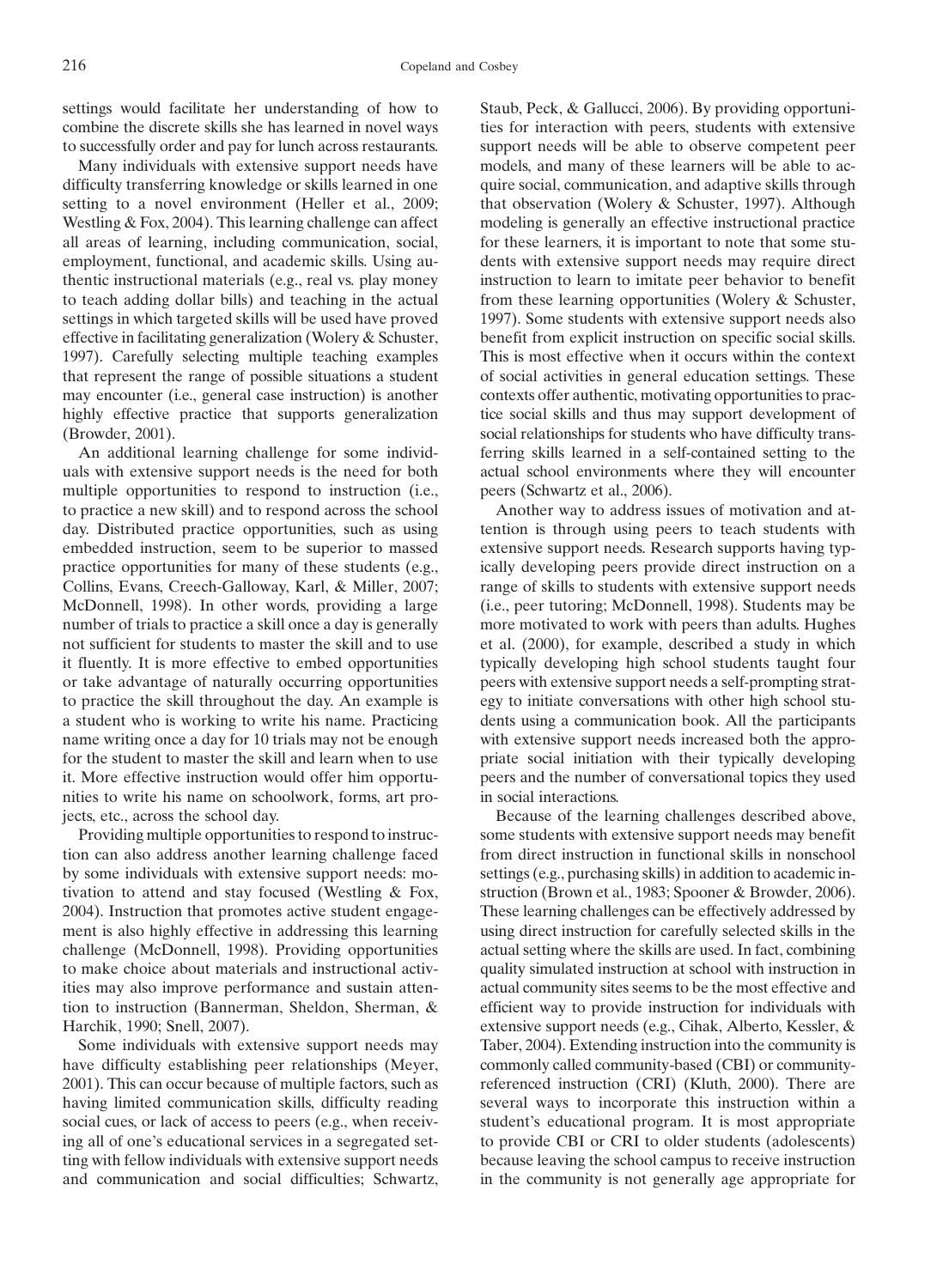younger children (Westling & Fox, 2004). This type of instruction should include mixed ability grouping because students with and without disabilities can benefit from CRI (Kluth, 2000). Offering CRI/CBI opportunities within vocational education coursework is also age appropriate and provides opportunities for students with extensive support needs to be actively engaged in programs that include individuals with and without disabilities. In fact, some community and 4-year colleges offer CBI/CRI instruction as a part of their postsecondary programs for young adults who need to acquire additional functional skills to enhance their successful transition to adulthood (Neubert, Moon, Grigal, & Redd, 2001).

# Effective Instructional Practices to Improve Access to the General Curriculum

In the 2006 special issue of Research and Practice for Persons With Severe Disabilities, which was centered on what it means for students with extensive support needs to access the general curriculum, Wehmeyer (2006) stressed that it was time for the field to move beyond a focus on mere access to the general curriculum for these students and instead to focus on developing strategies to help all students to progress in the general curriculum. If students are to acquire the core knowledge and skills contained in the general curriculum, merely being present in a general education setting or having limited or superficial access (e.g., an audiotape of a text) without adequate instructional supports is not sufficient. Instead, students need thoughtfully designed instruction with multiple means to acquire and practice new academic skills.

The emerging research strongly supports including students with extensive support needs in general education settings and providing them access to the general curriculum (Browder, Spooner, Wakeman, Trela, & Baker, 2006). In addition, there is a strong evidence base for using certain instructional practices such as response prompts (e.g., Schuster et al., 1998) to teach functional skills (e.g., daily living skills, community sight word recognition). However, there is limited research examining instructional practices to teach core academic content to these students (Agran, Cavin, Wehmeyer, & Palmer, 2006; Browder et al., 2006).

There are likely several reasons for the limited research about core academic instructional practices. Low expectations of the learning capacities of individuals with significant cognitive disabilities, for example, continue to affect the educational opportunities provided to them (Downing, 2006). It is also true that for many years some experts have stressed that students with extensive support needs required instruction best delivered in one-to-one teaching situations and focused primarily on a relatively narrow range of functional skills (e.g., self-help skills, cooking skills) rather than on academic skills (Alper, 2003; Browder & Cooper-Duffy, 2003; McDonnell, 1998). The combination of these and other factors has resulted in few researchers exploring effective academic instructional strategies for this group of students beyond functional academics (e.g., learning community sight words).

There is even less research on effective academic instructional strategies for students with extensive support needs within general education (inclusive) classes (Agran et al., 2006). Most of the few studies examining academic instruction in core content areas have taken place within segregated settings (e.g., Browder, Trela, & Jimenez, 2007). In fact, students with more extensive support needs due to either a significant cognitive impairment or a complex motor or speech needs are less often placed in general education classes and receive more of their supports from educational assistants than from licensed teachers (e.g., Dymond & Russell, 2004). These findings are concerning, especially because what is known about inclusion of students with extensive support needs within general education settings suggests that students in these settings are more likely to progress in the general curriculum than similar students in more restrictive placements. Existing research indicates that students with extensive support needs in general education settings have more access to the general curriculum content than similar students in segregated settings, and they are more academically engaged (Hunt, Farron-Davis, Beckstead, Curtis, & Goetz, 1994; Logan, Bakeman, & Keefe, 1997; Soukup, Wehmeyer, Bashinski, & Bovaird, 2007; Logan & Keefe, 1997; Wehmeyer, Lattin, Lapp-Rincker, & Agran, 2003). In other words, the context within which instruction is provided does appear to make a difference in students' academic development (Jackson, Ryndak, & Wehmeyer, 2008/2009). Given these positive findings, it is critical to better understand the factors that support academic content learning within general education for this group of students. This includes examining the types of instructional strategies that best facilitate their learning.

## Using Existing General Education Practices With Students With Extensive Support Needs

It is important to avoid the "boy in the bubble approach to teaching" (McDonnell, 1998, p. 201) when developing instructional practices to assist students with extensive supports needs to acquire core content within general education settings. Using instructional practices that are widely different in both focus and implementation from practices used with typically developing students in general education settings risks creating continued separation between children receiving special education services and those who do not. This could result in continued denial to authentic access to the curriculum. Avoiding this situation necessitates carefully examining which instructional practices to use and when to use them.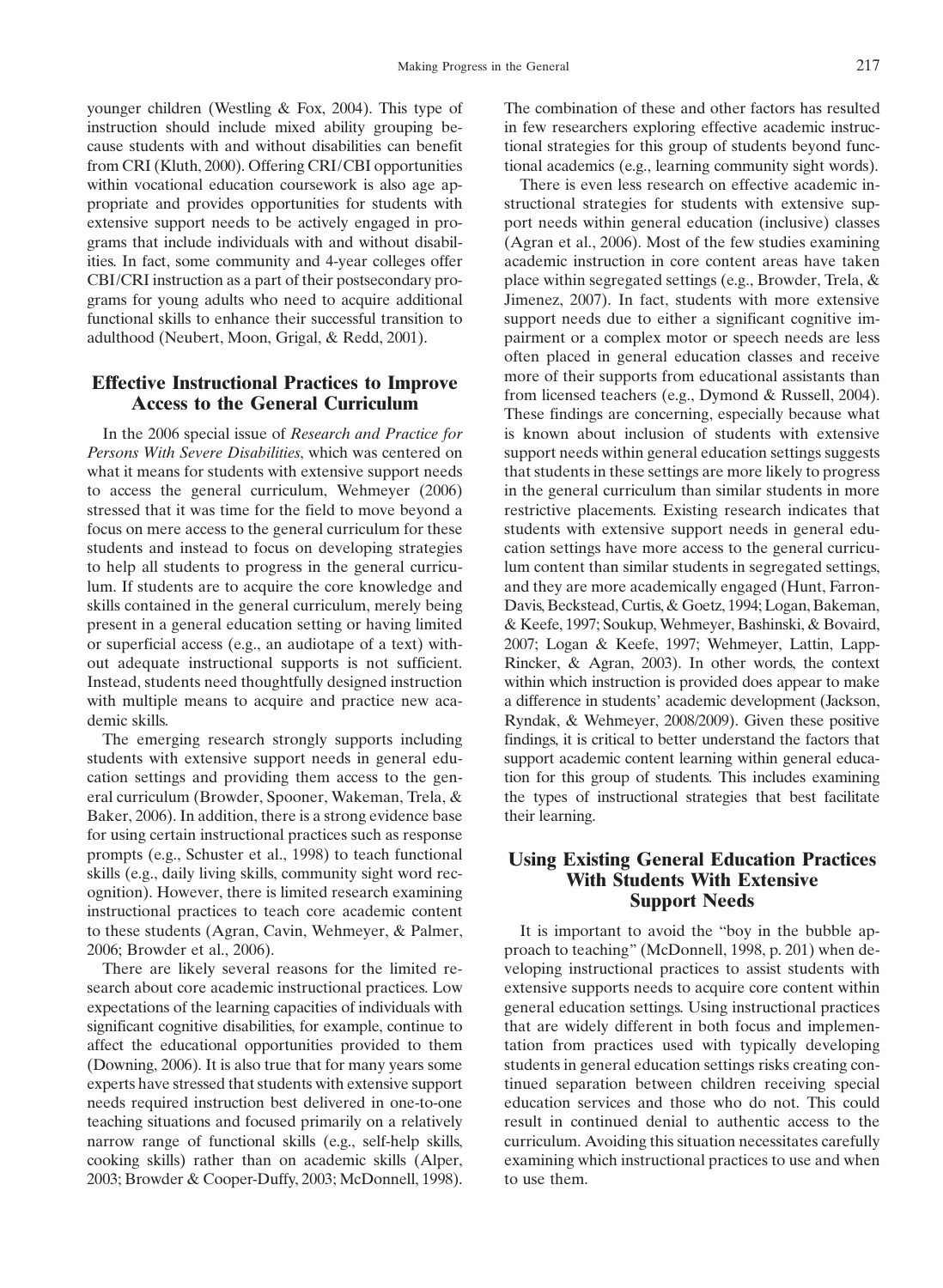One approach that may prove useful is to use existing "general education" instructional approaches rather than automatically assuming that students with extensive support needs require specialized strategies in all areas of instruction. Indeed, there is a number of highly effective instructional practices used by general educators. Although not yet thoroughly researched with students with extensive support needs, these practices do have a strong evidence base with students without disabilities and, in some cases, with students with mild disabilities. It is probable that these strategies also can assist students with extensive support needs to acquire core academic content knowledge and skills.

Supporting use of instructional approaches typically used in general education settings with students with extensive support needs does not deny the very real learning challenges of these students, nor does it advocate abandoning the highly effective strategies developed over the past 30 years for this group of learners. Instead, we suggest that it is time to put aside old assumptions and critically examine whether instructional strategies typically used in general education can be successful for students with extensive support needs, and if so, how these might need to be adjusted. Collins et al. (2007), for example, compared the acquisition of functional and core content sight words using massed trial instruction in a special education setting, distributed trial instruction within a general education classroom, and naturalistic instruction within a general education classroom (i.e., learning words within the typical classroom routines and activities). Participants with extensive support needs across grade levels acquired and maintained words taught with each strategy. Although this is only one small study, the findings are intriguing. They suggest that students with extensive support needs may acquire some types of critical content knowledge through typical classroom instruction in inclusive settings as easily as through use of more specialized instruction. This finding may not apply to all students with extensive support needs, but it does warrant additional research. If we as educators are to work seriously toward better understanding of how to provide instruction in the general curriculum within inclusive settings for these learners, we must be willing to reconsider some of our past ideas about how students learn and under what conditions. In the following sections, we describe some of the evidence-based instructional strategies typically used in general education and discuss the small but growing research base, illustrating their utility with students with extensive support needs within general education settings.

## Cooperative Learning

Several different models of cooperative learning have been developed, but in general, this strategy can be defined as small groups of students with mixed ability levels working together, with each member having equal status within the group, to help each other accomplish a

specified learning task (Slavin, 1983). Cooperative learning has been used widely in general education across grade levels and across academic areas. There is a strong body of research showing that its use is associated with improved academic achievement and social outcomes among students without disabilities (McDonnell, 1998; McMaster & Fuchs, 2002). Its use also has been associated with positive academic or social outcomes for students with mild disabilities (e.g., learning disabilities), although some of the findings from this research indicate mixed results (McMaster & Fuchs, 2002). Researchers have found general education teachers to be highly supportive of cooperative learning for students with and without disabilities (Jenkins, Antil, Wayne, & Vadasy, 2003), suggesting that it is a practice that teachers can and do use regularly in their classes. This is an important finding because general education teachers may be more likely to include students with extensive support needs in academic content instruction if they can continue to use methods with which they are familiar and feel comfortable.

Research examining cooperative learning groups that included children with extensive support needs most often has focused on social skill outcomes. These studies have found increased interaction between students with disabilities and their typically developing peers (e.g., Putnam, Rynders, Johnson, & Johnson, 1989) and increased social acceptance of children with disabilities by their peers (e.g., Piercy, Wilton, & Townsend, 2002). Fewer studies have focused on academic outcomes within cooperative learning groups for students with extensive support needs. However, Hunt et al. (1994) examined the acquisition of Individualized Educational Program (IEP) objectives (for motor and communication skills) by students with multiple severe disabilities included in cooperative learning math groups in their general education classroom. Students' IEP skills were embedded within the cooperative group's task (e.g., passing needed materials to a group member). Researchers taught the typically developing peers to cue and prompt their peers with disabilities to engage in the targeted motor or communication skills. General education students' academic learning related to the group's task also was measured as a part of the study. Results indicated that all students with multiple severe disabilities acquired the target skills and that the academic learning of their peers was not negatively affected by providing support for their group members with disabilities.

Although Hunt et al. (1994) did not measure academic knowledge and skill acquisition of the students with extensive support needs in their study, their results are promising and point to areas for future research. Cooperative learning seems well-suited to the learning needs of these students because it provides opportunities for observational learning to occur, for peers to support each other in acquiring new skills, and for enhancing students' motivation to engage in academic tasks.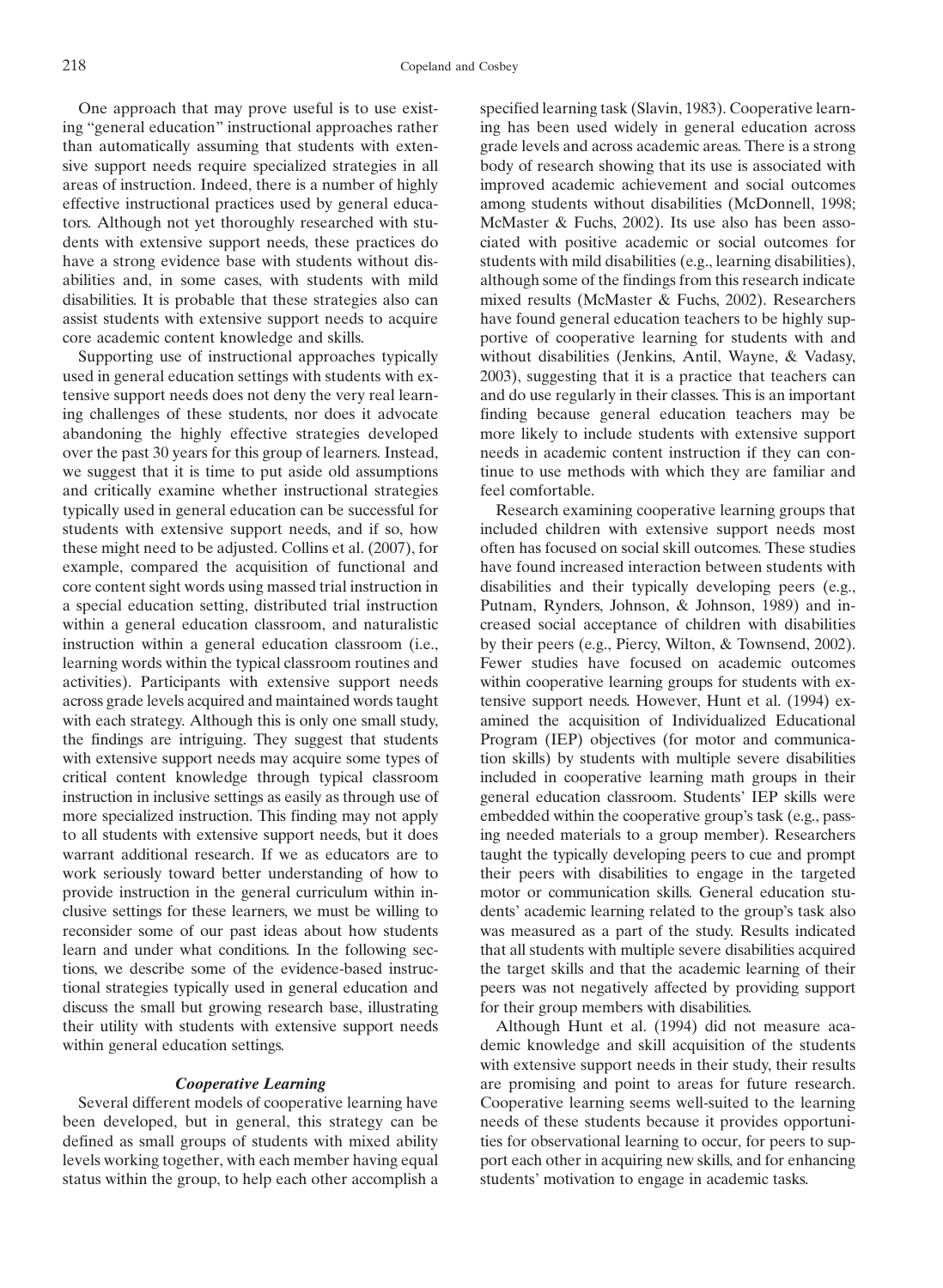## Inquiry Learning

Inquiry learning (IL) is structured so that students develop questions about a phenomenon and then use investigative processes to answer these questions and draw conclusions, thus constructing knowledge as they engage in the inquiry process (Kuhn, Black, Keselman, & Kaplan, 2000). Students engaged in IL acquire academic content knowledge and develop reasoning and problem-solving skills (Hmelo-Silver, Duncan, & Chinn, 2007). This approach to instruction is characterized by collaborative learning and by active engagement in the inquiry process in the context of a problem to be solved or a question to be answered (Hmelo-Silver et al., 2007). It is used frequently in science instruction but is also applicable to other content areas.

The teacher's role in IL is (a) to develop the context or problem, (b) to facilitate the inquiry process, and (c) to scaffold student learning using a range of strategies as indicated by students' progress. These strategies can vary from direct instruction on essential information to modeling how to formulate questions in a problemsolving context to asking questions that guide students to important understandings (Hmelo-Silver et al., 2007). The teacher's careful scaffolding supports students to engage with complex tasks and concepts that they might not be able to work through individually.

There is a growing body of research indicating the success of IL with students without identified disabilities and students with mild disabilities. Scruggs and Mastropieri (1994), among others, have reported that students with mild disabilities (e.g., those with limited needs for support due to cognitive disabilities) have been more successful in acquiring core science content when taught with this type of guided but structured learning process than through direct instruction. It should be noted, however, that these researchers also found that students with cognitive disabilities required adaptations to the IL process, including more opportunities for structured practice. This must be kept in mind when considering use of IL with students who have more extensive support needs.

As of yet, there is little research examining IL with learners with extensive support needs (Spooner, DiBiase, & Courtade-Little, 2006). In one of the few pieces of research located, Rapp (2005) studied an inclusive third grade class who engaged in IL at a local children's museum across several weeks. Students in the class included those with limited and extensive needs for support as well as students without identified disabilities and students identified as gifted. Rapp documented both cognitive and social growth in all of the participating students as they engaged in the IL activities. She reported that several key aspects of the experience contributed to the students' success. For example, she noted the importance of scaffolded instruction in students' acquisition of new content or social skills. Rapp also observed that engaging in learning within meaningful contexts was an important factor in the children's academic and social growth. She noted that the IL activities provided a way for students to recognize one another's strengths and to form minilearning communities around particular activities. Students with greater support needs could demonstrate their particular expertise to their peers and thus be seen in a different role both by their peers and by themselves. The design of the IL activities also allowed students to regulate their own learning; they could work at their own pace to explore and solve problems presented in each museum exhibit.

IL offers a promising instructional method for students with diverse abilities, including those with extensive support needs. The collaborative nature of the IL activities coupled with scaffolded instruction based on students' current understandings match some of what is known about how this group of students learns best. In addition, IL instruction requires hands-on learning and is based on contextualized problems rather than abstract, disconnected information. These two additional characteristics are well matched to the learning needs of students with extensive support needs who do best when novel information or skills are taught within a meaningful context and when they are given multiple opportunities to practice new skills.

## Universal Design for Learning

Universal design, as applied to instruction, concentrates on creating instruction that meets the learning characteristics of students with a wide range of ability and experience levels (CAST, 2009). Instruction is planned from the beginning to create multiple means of (a) representing the content to be taught (e.g., providing content through picture books, large print textbooks, or by watching a video), (b) engaging with the content (e.g., using cooperative groups, independent practice), and (c) expressing (i.e., demonstrating) what students have learned (e.g., creating a PowerPoint slide show, writing an essay). This planning is done before instruction begins rather than providing instruction and then adjusting it after students fail to make progress. Planning instruction in this manner makes it more likely that the learning needs of students in a class, including those who are working above grade level and those who require extensive supports, are considered and addressed.

Universal design for learning (UDL) principles have been applied successfully with students in inclusive classrooms across a range of content areas (CAST, 2009). Most of the classrooms studied, however, have included only students with mild disabilities. Dymond et al. (2006) are among the few researchers who have investigated the application of UDL on core academic learning of students with extensive support needs within general education classrooms. These researchers conducted a case study in which they worked with general and special educators to redesign two sections of a basic high school science course using principles of universal design. Students in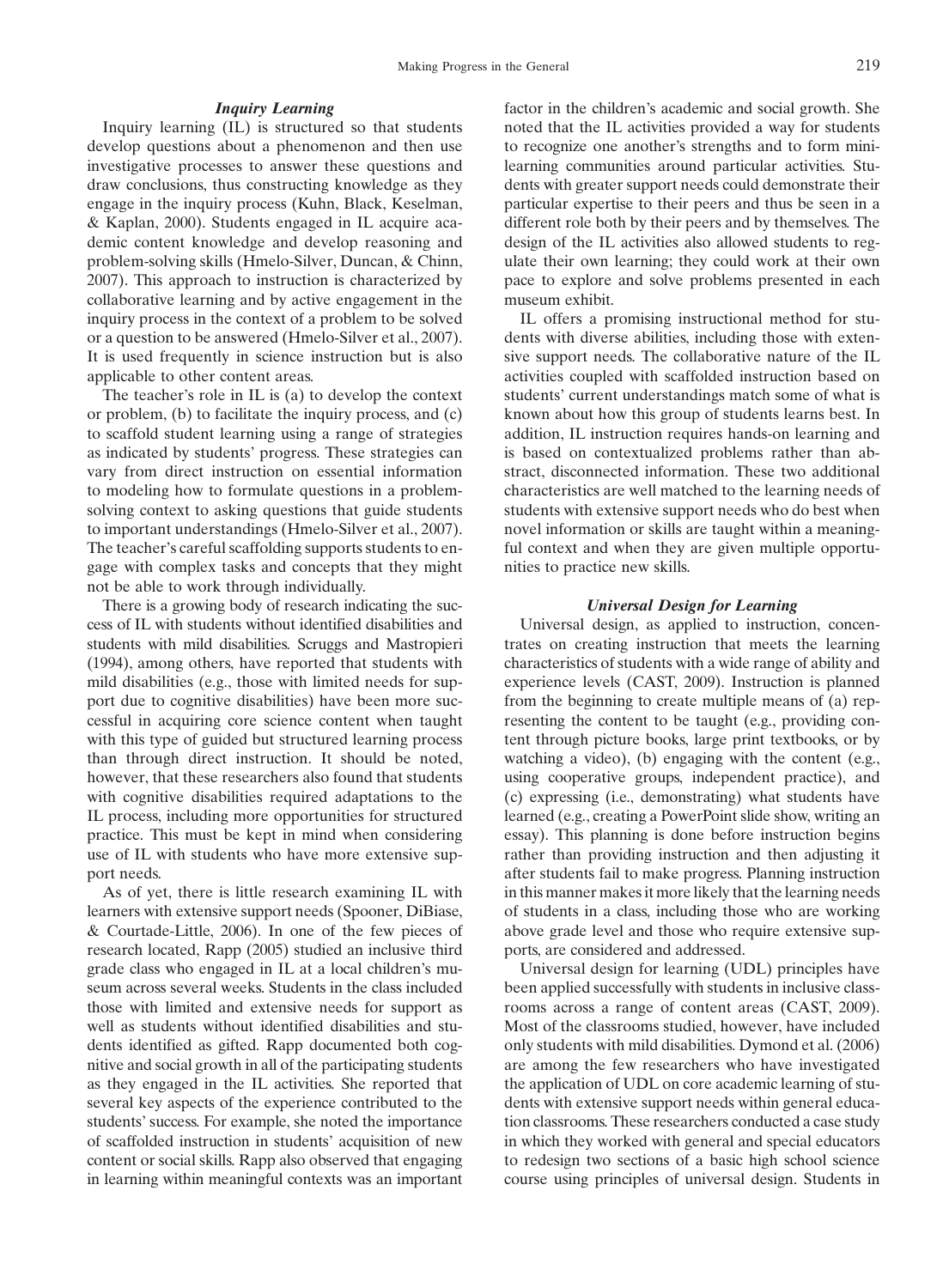these inclusive classes included those without disabilities who were considered low achievers, students with mild disabilities, and students requiring extensive supports due to significant cognitive and/or physical disabilities. Changes to the course included carefully identifying the curriculum standards that would be addressed, using a range of instructional strategies and materials that offered students choices, and offering multiple methods of assessment.

At the end of the two-semester study, all students in the classes, both with and without disabilities, experienced benefits to varying degrees. Students with extensive support needs made progress in acquiring basic science information and increased their active participation in both classroom activities and social interactions. The researchers reported that as the study progressed and the team of educators continued to work with UDL principles, their planning and implementation moved beyond merely providing a physical space for students with extensive support needs within the class. Their planning and implementation progressed to focusing on social interactions, then focusing on IEP goals, and finally to providing meaningful participation in instructional activities for the science content.

Carroll, Blumberg, and Petroff (2008) presented another example of using UDL to create access to the general curriculum. They described a postsecondary program for students with intellectual disabilities at The College of New Jersey developed to provide these students a meaningful transition to adulthood and continued opportunities to develop literacy and content knowledge. The program components included inclusive college courses designed with UDL principles. Faculty teaching these courses created varied means of presenting content (e.g., lectures, films, preteaching sessions on the course's big ideas), engaging students in learning (e.g., small group discussions or conducting a science experiment), and demonstrating student learning (e.g., conducting an oral history). The authors reported that these courses proved successful both for the students with extensive support needs and for their peers without identified disabilities. Although not a research study, this report illustrates the flexibility available when applying UDL principles to instruction and demonstrates the possibilities this type of approach can create for continued meaningful access to content knowledge and skills.

In summary, UDL has great potential as a framework for planning to facilitate active participation and progress in the general curriculum for students with extensive support needs. Learning academic and social skills within meaningful activities alongside typically developing peers who may act as models meets some of the critical learning needs of many students with extensive support needs. In addition, the flexibility with which students can express what they have learned in a UDLdesigned class allows these students to demonstrate new knowledge and skills and be recognized for this. De-

signing instruction using UDL principles is also appealing because it takes into consideration the learning needs of all students in a class. Educators have increasing pressures to ensure that students make progress in meeting the mandated curriculum standards. Using an instructional planning approach that facilitates learning for students across a range of ability, interest, and experience levels is a practical and effective way to address this concern. Learning to apply UDL also seems relatively practicable for educators. Spooner, Baker, Harris, Ahlgrim-Delzell, and Browder (2007), for example, demonstrated that general and special education teachers could acquire skill in using UDL to create instruction for diverse learners after a relatively brief professional development session.

# Using Effective Special Education Practices Within General Education Settings

It also may be useful to consider ways to use some of the evidence-based instructional practices that teachers often use in special education settings within general education settings to assist students in acquisition of general curriculum knowledge and skills. Some students with extensive support needs will likely require more structured and individualized strategies in particular content areas or during particular learning activities; interestingly, some of these strategies may also be beneficial for students without disabilities who have particular learning needs. Dymond et al. (2006), for example, discovered that all of the students in a class benefited when changes were made to course instruction that took into account the needs of students with extensive support needs. In the following sections, we examine practices that might be used within general education settings in a manner that does not stigmatize students with extensive support needs and that fit in with typical instructional routines in these settings. We also consider whether these practices could be used to teach content to other students in these settings (e.g., those with mild disabilities or those without identified disabilities; McDonnell, 1998).

## Response Prompting

Response prompts are the actions of a teacher before the student responding or after an incorrect response that help the student make a correct response (Cooper, Heron, & Heward, 2007). These prompts include verbal cues, gestures, modeling, or full physical assistance that are faded as students demonstrate progress on a target skill. There is a long history of successfully using response prompts to teach a range of both discrete and chained skills to students with extensive support needs, including academic skills (e.g., Rao & Kane, 2009). Response prompts have been used most often in 1:1 teaching situations, but some studies have examined their use in small group formats (e.g., Schoen & Ogden, 1995).

Although most of the studies using response prompting have taken place in segregated settings, some researchers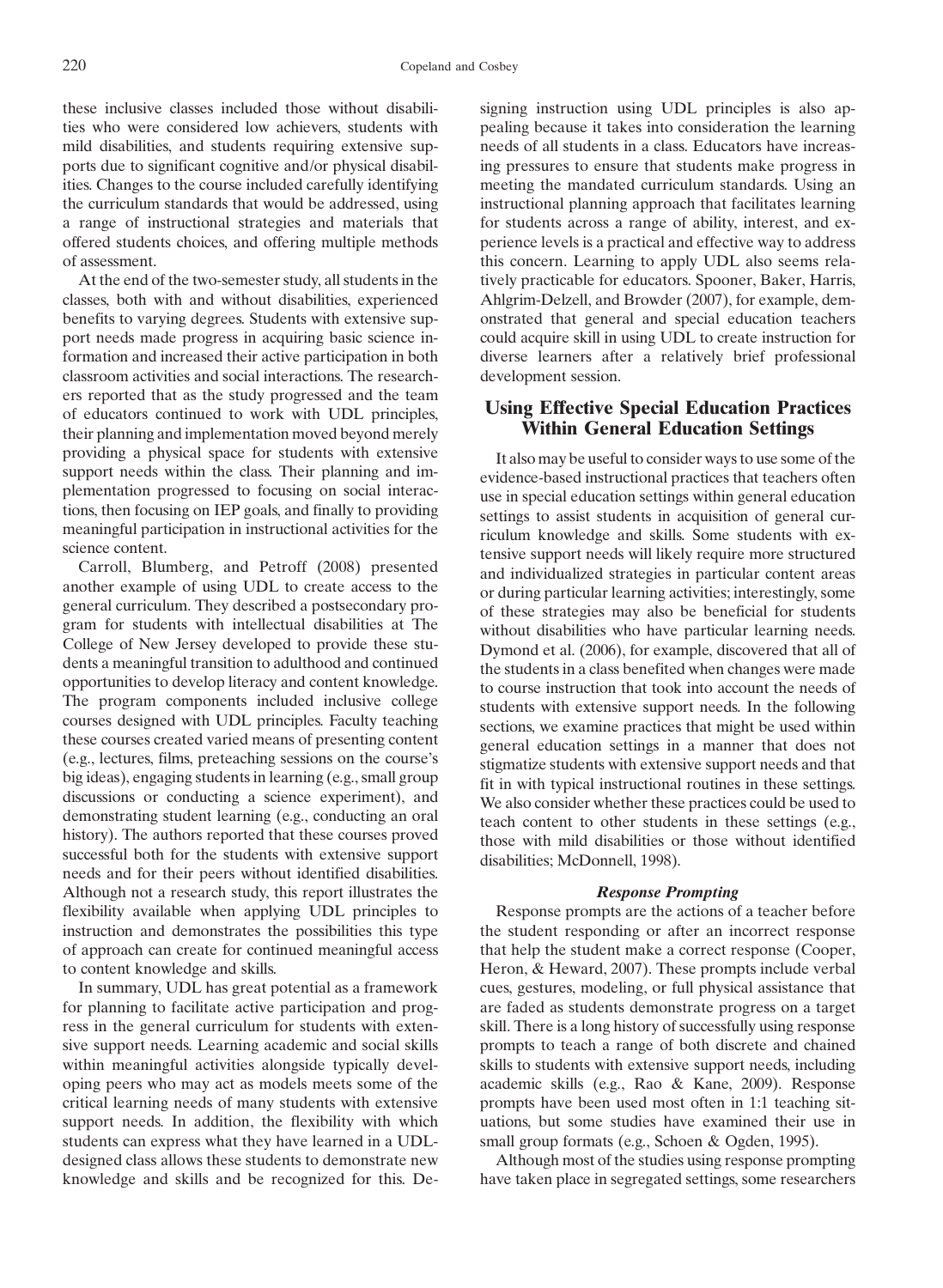have implemented response prompts to teach skills within general education classes. Evans-Cosbey and Johnston (2006), for example, used response prompts combined with time delay to teach young children with extensive support needs to initiate peer interactions using a voiceactivated communication aid during naturally occurring opportunities in the students' inclusive classes. Participating children acquired the targeted skills, and two of the children generalized them to other general education settings (e.g., recess).

Response prompt procedures characteristically are associated with instruction for students with extensive support needs. Nonetheless, a small number of researchers has examined the use of response prompts to teach academic skills to heterogeneous groups of students (e.g., Fickel, Schuster, & Collins, 1998; Schoen & Ogden, 1995). The findings of these studies suggest that this strategy can be implemented successfully with students without disabilities, thus offering an additional advantage for its use within general education settings.

## Embedded Instruction

Embedded instruction is a strategy with a growing evidence base supporting its utility within general education settings. It provides intensive, individualized instruction to students with extensive support needs within the ongoing activities of the class (McDonnell et al., 2006). Teachers using this instructional practice typically use response prompts and some form of time delay to teach targeted skills within the routines of the class rather than in a massed trials format. This has both the benefit of not stigmatizing students by using instruction that looks very different from that provided to peers and not disrupting ongoing class routines.

There are numerous studies demonstrating the efficacy of embedded instruction within special education settings to teach a range of skills (Riesen, McDonnell, Johnson, Polychronis, & Jameson, 2003). Research evidence to date suggests that using this method to teach academic content (e.g., content vocabulary) to students with extensive support needs is as effective as massed trials instruction (McDonnell et al., 2006; Jameson, McDonnell, Johnson, Risen, & Polychronis, 2007), although the studies have shown some variability within participants. Several researchers also found its use within general education settings at the elementary and middle school levels to be associated with successful acquisition of academic content knowledge (e.g., Jameson et al., 2007; Riesen et al., 2003; Wolery, Anthony, Snyder, Werts, & Katzenmeyer, 1997). Riesen et al. (2003) also demonstrated that students who acquired vocabulary knowledge in core academic classes by using this strategy were able to apply that information to some of the typical instructional activities within their general education classes. General and special education teachers and paraprofessionals all have implemented embedded instruction successfully within general education settings. Embedded instruction thus seems to be a promising method to provide more structured teaching when it is needed, but in a manner that fits within ongoing general education class activities. It offers students who need added opportunities to practice new skills multiple opportunities to respond and provides the systematic prompting some students need to acquire key content knowledge.

#### Peer Support Strategies

Peer support strategies typically involve students without disabilities providing social and/or academic support to their classmates with disabilities while being supervised by an educator (Carter, Sisco, Melekoglu, & Kurkowski, 2007). Peer support interventions are associated with increased social interaction and academic engagement for students with extensive support needs (e.g., Shukla, Kennedy, & Cushing, 1999). When compared to support delivered by adults (e.g., paraprofessionals), peer support often has resulted in higher levels of engagement, and the students with extensive support needs have expressed more satisfaction than when provided adult supports (e.g., Carter et al., 2007). Students serving as peer supports also reported benefits from these arrangements, such as developing increased expectations of their peers with disabilities and developing friendships with them (Copeland et al., 2004).

Researchers also have investigated the effects of peers with and without disabilities supporting each other in academic tasks (e.g., McDonnell, Thorson, Allen, & Mathot-Buckner, 2000) or engaging in cross-age tutoring (e.g., Kamps, Dugan, Potucek, & Collins, 1999). Both of these arrangements resulted in either increased academic engagement or achievement for students with and without disabilities as well as increased social interaction.

The positive academic and social outcomes associated with peer support arrangements for both the provider and the recipient of the support lend a substantial advantage to their use within general education settings. Because the general curriculum is more than just academic knowledge (Ryndak, Moore, Delano, & Wickham, 2008/2009), peer support strategies offer an opportunity for students with extensive support needs to acquire important social skills as well. Peer support arrangements also fit well with typical general education classroom activities. Teachers can create ongoing peer support activities or create peer support arrangements as needed for particular students without having to make substantial changes to their other teaching approaches (McDonnell, 1998).

#### Self-determination Strategies

Field, Martin, Miller, Ward, and Wehmeyer (1998) defined self-determination as the "skills, knowledge, and beliefs that enable [individuals] to engage in goal-directed, self-regulated, autonomous behavior" (p. 2, 1998). Selfdetermination has been linked with positive adult outcomes for individuals with disabilities, including those with extensive support needs (e.g., Wehmeyer & Palmer, 2003; Wehmeyer & Schwartz, 1998). Strategies that teach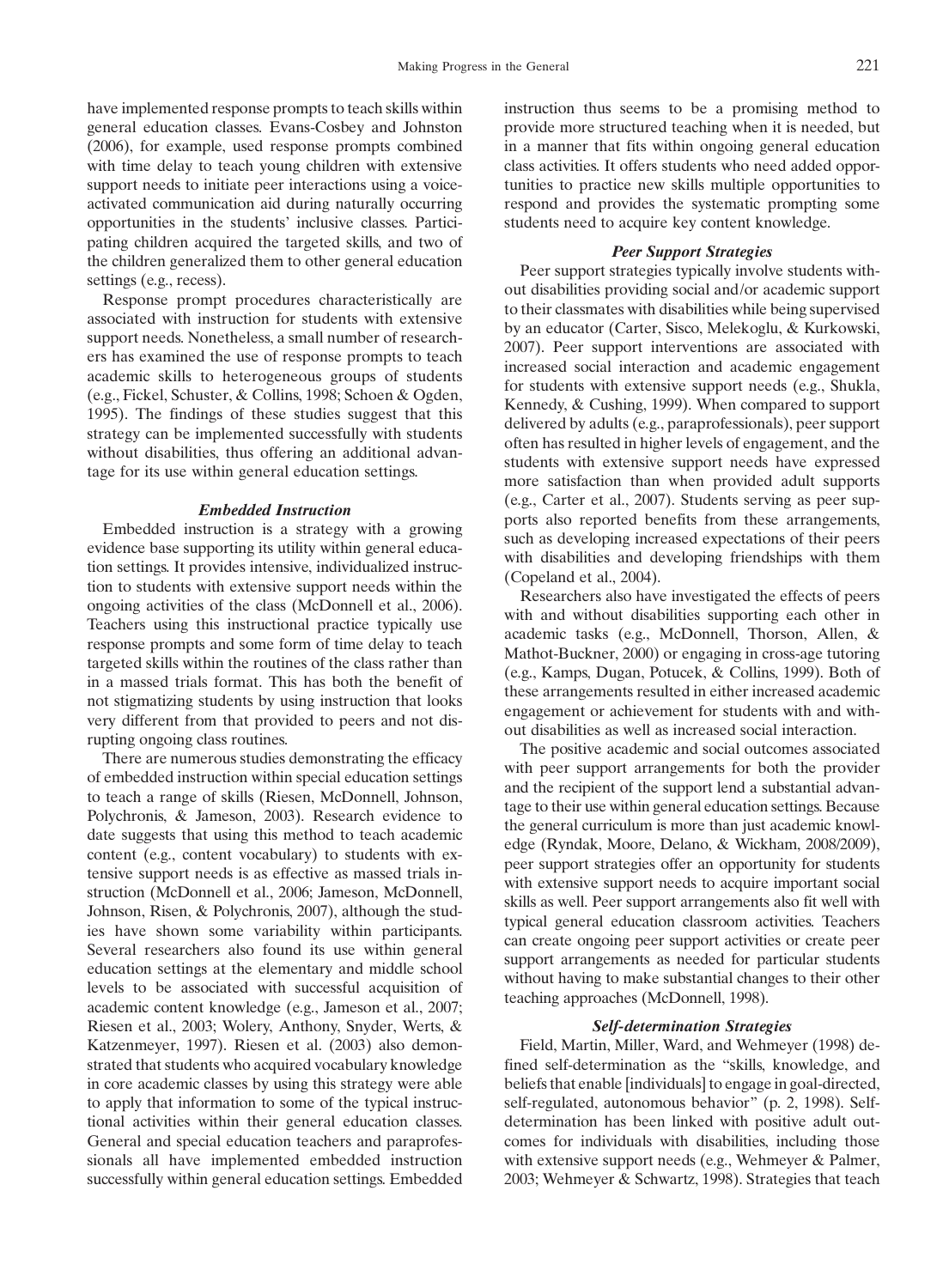students the component skills of self-determination (e.g., goal setting, choice making, decision making, problem solving, self-observation and evaluation, and selfawareness) have been found to be highly effective in helping individuals with extensive support needs improve a range of skills, including academic skills in core content areas (e.g., Agran, King-Sears, Wehmeyer, & Copeland, 2003; Fowler, Konrad, Walker, Test, & Wood, 2007; Palmer, Wehmeyer, Gipson, & Agran, 2004). Many of the more recent studies in this area have taken place within general education settings (e.g., Lee, Wehmeyer, Palmer, Soukup, & Little, 2008). The findings of these studies add to the evidence that self-determination strategies can be implemented successfully within inclusive settings while still supporting and facilitating the active participation of students with extensive support needs in the general education curriculum. An additional advantage of these instructional strategies is that they teach broader skills (e.g., problem solving) that students can use across the lifespan in different life areas. Another appeal of these instructional practices is that all students can benefit from learning the component skills of self-determination. Indeed, acquiring problem solving, goal setting, and self-evaluation skills is a highly desired outcome of education in general. Consequently, using self-determination interventions within general education is potentially beneficial for all students.

# Using an RtI Framework to Enhance Access to the General Curriculum

With the reauthorization of IDEA in 1997 came the growth of an instructional model known as RtI. This model has been used effectively to provide positive behavioral interventions and supports schoolwide using a tiered system of supports and has been found to promote appropriate social behavior and decrease disruptive behaviors (Sailor et al., 2006; Sailor, 2008/2009). However, the research supporting the use of RtI to promote academic skills is still in its infancy. This model was developed out of concerns regarding the methods used for the diagnosis of children with specific learning disabilities (SLDs) and continues to be used primarily for assessment and eligibility purposes related to SLDs. Therefore, most the research regarding RtI focuses on its use before a child's referral for special education services. However, RtI is a model that can and should be applied within general education classes to provide effective instruction to all children, including those with extensive support needs (Sailor et al., 2006). In the next sections, we will provide an overview of how RtI can be used to provide effective instruction to help students progress in the general curriculum and then address specifically how this framework can be used to facilitate learning of essential academic content for students with extensive support needs.

As we mentioned, RtI primarily has been used and researched as a method to effectively identify students with learning disabilities and was introduced with the reauthorization of IDEA (1997) as an alternative to the traditional ability-achievement discrepancy model. Within this model, schools and classrooms operate under a tiered model for providing instruction, with most models consisting of three tiers. The first tier, Tier 1, consists of providing classroom-wide interventions paired with universal screenings for all students. Data from these universal screenings are used to identify students who may not be progressing appropriately with the use of classroom-wide interventions. For these students, some additional instruction occurs within the context of the general education classroom, and their progress is monitored over a period of several weeks to see how they respond to this minor change to their instruction. If the students are demonstrating expected growth in their skills, the intervention is continued. If a student is not showing expected growth with this type of instruction, the educational team may decide to provide Tier 2 interventions. These interventions are more intensive and intrusive; they may include small group instruction and increased frequency of instruction. While receiving Tier 2 interventions, the student's progress is monitored continually. Again, if the students are making expected progress, the interventions continue. If the progress is less than expected, the educational team may decide to try an alternative intervention or a different format of instruction or provide Tier 3 interventions. Of the three tiers of interventions, Tier 3 interventions are the most individualized and specialized. It is expected that only 1% to 5% of students will require Tier 3 interventions.

Given the current focus on the RtI framework, a critical question being asked by educators who work with students who have extensive support needs is: How do we use this larger framework of RtI to guide instruction for students with extensive support needs in ways that best facilitate learning of key academic content? Rather than developing and using a separate system to guide instruction, Sailor (2008/2009) suggested that it is more appropriate to take the existing RtI framework system and use it to guide instruction for these students. This would pair what we know about effective general education strategies with our knowledge about effective strategies that are more individualized and specialized. To maximize effectiveness, Tier 1 would begin with effective general education instructional strategies that are designed following UDL principles, ensuring that the learning needs of all students in the class are considered (e.g., Dymond et al., 2006; Spooner et al., 2007). Tier 1 instruction may include curriculum adaptation strategies, differentiated instruction, and less intrusive instructional strategies discussed previously (e.g., cooperative learning groups, IL, and effective literacy instruction strategies) as well as to other commonly used research-based strategies (e.g., using graphic organizers or mnemonic strategies; Lee et al., 2006; Sailor, 2008/2009). Whether students are receiving special education supports, those who are not making expected progress with these effective general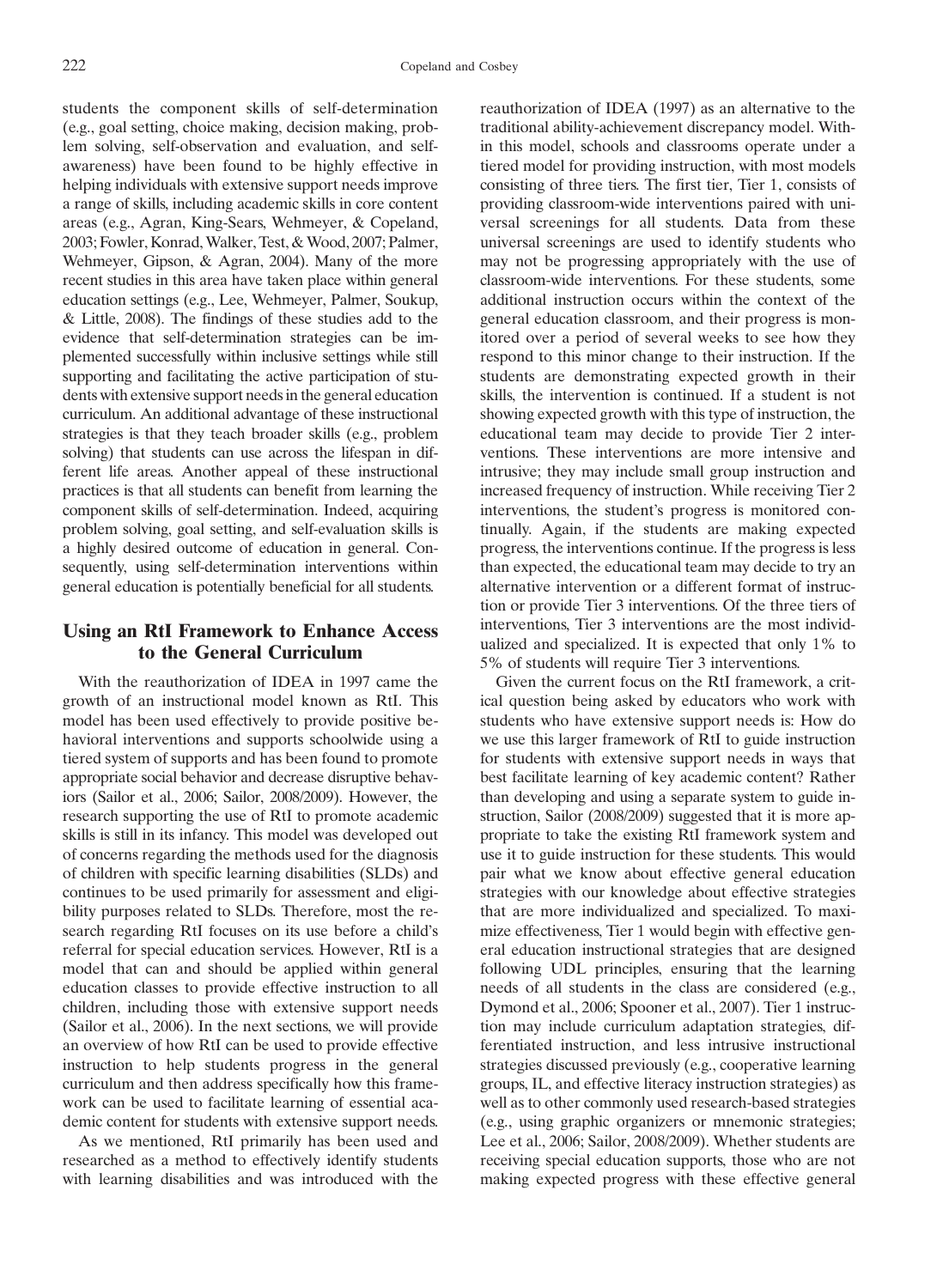teaching strategies would then access Tier 2 instructional supports, including more frequent monitoring of their progress. The instructional strategies in Tier 2 may include increased curriculum augmentation (i.e., teaching students strategies that allow them to acquire or use information, such as self-determination skills), systematic prompting, and more frequent small group instruction. On the basis of frequent progress monitoring data, the students who still are not making expected progress would receive Tier 3 instructional supports. For example, these supports could include embedded instruction and curriculum alteration, as needed. Curriculum alteration might include instruction in life skills or CBI, which some students with extensive support needs may require in addition to instruction in the general curriculum, to achieve positive adult outcomes (as mentioned in a prior section; Lee et al., 2006). It is important to note that although some students may require Tier 3 instructional supports, it does not suggest that they need to be removed from general education settings (Sailor, 2008/2009; Sailor et al., 2006). In fact, it is possible to embed these instructional supports into existing general education programs, such as vocational education, culinary arts programs, and services provided on college campuses.

There are four key principles that must be respected when using RtI or any tiered system for providing instructional supports. These principles are particularly relevant for using RtI with students with extensive support needs. A poorly applied RtI model would serve to further segregate and isolate these students, keeping them removed from the general education curriculum and environments rather than facilitating their access to and participation in general education programs.

First, it is imperative that professionals recognize that the tiers within the RtI model should be additive, not exclusionary. In other words, both Tier 2 and Tier 3 interventions are designed to be supplemental to the Tier 1 strategies that continue to be applied with all students, regardless of the other levels of support they are receiving. Students who receive Tier 3 supports in a particular area should continue to have access to the effective Tier 1 general teaching strategies that are available to the other students in the classroom (e.g., those based on UDL principles) as well as the Tier 2 services provided to other students who require additional support. Decisions regarding instructional strategies should be made in a manner that neither separates students, including those with extensive support needs, nor narrows the general education content they are learning. The system should not be used to lower expectations or reduce opportunities for any student, including those with extensive support needs.

Second, professionals should use the RtI model to frame services and supports related to instructional strategies, not to make placement determinations. Using Tier 2 or Tier 3 strategies should result in a change of instructional strategies used, not a removal of a student from the general education setting (Sailor, 2008/2009). Instead, students with additional learning needs, including students with extensive support needs, should receive supports such as small group instruction, curriculum augmentation, and curriculum alteration within their original general education setting. Although the RtI model involves modifying student grouping and instructional strategies, throughout the RtI process it is important to be cautious about the use of small groups and curriculum alteration to ensure that students with extensive support needs are not inadvertently segregated by being limited to educational opportunities involving only other students with similar support needs (e.g., self-contained classrooms or highly specialized, segregated programs). Using diverse grouping strategies, such as cooperative learning groups, and embedding instruction within existing general education opportunities (e.g., culinary arts programs, small and large group reading activities, and extracurricular activities) can serve to ensure that students with extensive support needs continue to have meaningful access to the general curriculum and that the instructional strategies selected do not isolate these students.

Third, decisions regarding changes in tiers and instructional supports within the RtI model must be based on the use of data to make decisions. Under this model, students should receive more individualized and specialized instructional strategies only as data indicate and only in the academic areas indicated by the data. Teachers should not assume that simply because a student requires Tier 3 instructional strategies in one subject area, the student will require Tier 3 instructional strategies in all academic areas. For example, it is possible that a student may require Tier 3 supports for reading but be successful with Tier 2 supports for math and science and Tier 1 supports during social studies. One of the greatest challenges that professionals face when applying an RtI model is in determining how to use data to determine when a student requires more intensive supports. As one of the hallmark features of the RtI process is to evaluate student progress against a criterion or standard to determine if the student is making expected progress, it is essential that professionals be able to clearly define and determine what constitutes expected progress. Experts using RtI as a diagnostic process to identify students with less extensive support needs (e.g., students with SLDs) have expressed difficulty in determining what criterion to use to define "expected progress." It may prove even more difficult to define what "expected progress" should look like for students with extensive support needs. However, difficult the task may be, it is imperative that all decisions regarding instructional supports be based on data linked to each student's performance in each particular academic and behavioral area.

Finally, when professionals are evaluating the student's performance data to determine the need for instructional supports, it is essential that the data are based on the student's performance under situations where the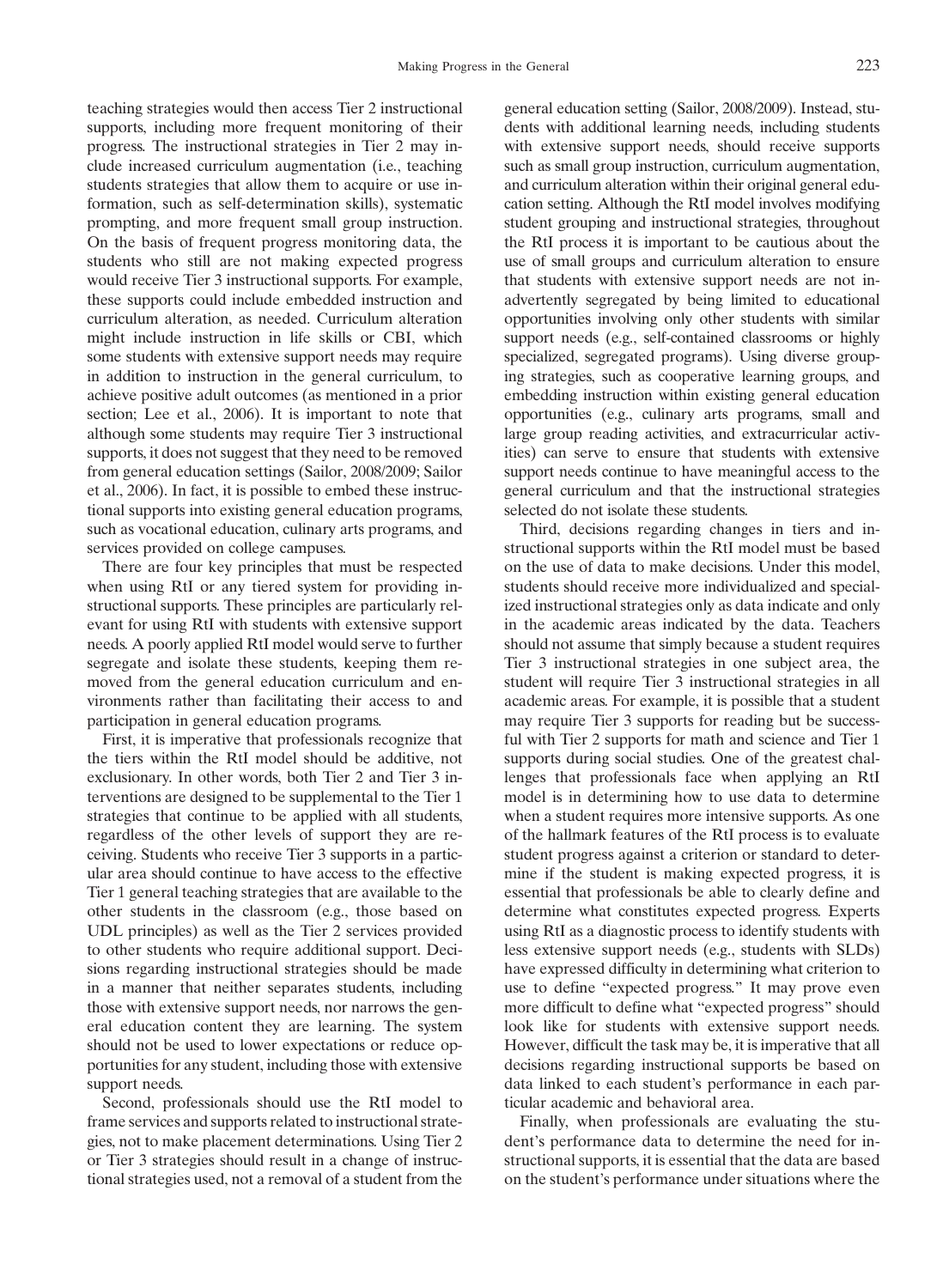instructional strategies used are not only effective and research based but also have been demonstrated to be effective with the particular group of students with whom they are being used. It is not enough simply to indicate that a student is not making "expected progress" when there has not been adequate documentation that appropriate instructional strategies have been selected and implemented. This means that teachers need to be knowledgeable in instructional strategies and accommodations that are effective for a variety of learners and be permitted to select the most appropriate strategies for teaching their specific students. Despite the importance of recognizing and addressing individual students' learning differences, there is a trend toward using manualized programs under the RtI model, particularly for students receiving Tier 2 and Tier 3 supports (Grigorenko, 2009). Manualized programs generally are published programs that move the students through a highly structured and sequenced curriculum and require teachers to follow scripted instructions. Some districts are mandating that teachers use only certain published programs to provide reading or math instruction to students receiving Tiers 2 or 3 supports and do not allow the teachers to deviate in any way from the published program's scripted instruction. This poses significant risks for students, as these programs generally do not allow for the individualization necessary to address students' needs at these levels of support needs.

## Considerations in Selecting Content and Instructional Practices

A serious reflection on instructional practices for students with extensive support needs must take into account several considerations. First, IEP goals are not the only important content for students with extensive support needs. These students must also acquire the information and skills contained in the general curriculum if they are to have authentic opportunities to experience the same positive adult outcomes as their peers. The general curriculum contains knowledge and skills that local communities have deemed important. Without opportunities to learn these socially valued skills, students will continue to be at a disadvantage in developing satisfying adult lives, and we, as educators, will have failed to fulfill the overarching purposes of education as outlined by Jackson et al. (2008/2009).

Second, decisions about what to teach and how to teach a student with extensive support needs must be made in a manner that ensures that the academic knowledge and skills targeted for instruction are meaningful for the individual student and will lead to positive meaningful outcomes for that student (Downing, 2006; Dymond & Orelove, 2001). In the effort to increase educational opportunities, IEP teams must not lose sight of the specific needs of each student with extensive support needs and must plan accordingly. Careful selection of

general curriculum standards and content for instruction that help students in their current and future lives is critical to the process. Choosing instructional practices to teach that content should include careful consideration of both specialized and general instructional strategies that match the students' needs. Involving a student and his or her family in determining the instructional content and the context within which it is taught is a part of the planning process that cannot be overemphasized.

Third, as discussed earlier, students with extensive support needs have particular learning characteristics. One of these is a need to learn content in a meaningful context rather than as a series of isolated skills. The content taught must be linked to a student's prior experiences and to activities within a learning community that allow the student to observe peer models and encounter authentic learning activities. Accumulating research indicates that most often this context is general education settings. Effective instruction for students with extensive support needs might also include additional opportunities to practice skills in community settings, but these should not replace membership and participation in general education classrooms (Kluth, 2000). Related services personnel also can facilitate progress in the general curriculum by providing services and supports within general education settings that enhance a student's progress (e.g., Hunt et al., 2003) rather than providing services in separate settings that are disconnected from general education.

Finally, an often overlooked consideration regarding instruction for students with extensive support needs is how educators can provide instruction for students whose home language is not English. Although the number of such students is increasing nationwide, little attention has been paid to how best to provide their instruction (Mueller, Singer, & Carranza, 2006). The language of instruction selected is critical for these students who most likely will experience difficulty with language learning in general and have additional difficulties if instruction is primarily provided in English. Because these students must have access to both the general curriculum and the instruction that facilitates their progress, this is a critical area for future research.

# What Remains to Be Learned?

The answer to this question is, "A lot!" Although the field has developed a solid base of knowledge about instructional practices for students with extensive support needs, we still know little about how to provide effective instruction for them within general education settings in a manner that provides authentic access to the general curriculum. The promising practices discussed in this article offer a way to begin instructional planning for students. The accumulating research indicating that, when given the opportunity, students with extensive support needs acquire general education content knowledge and skills is also promising. However, if students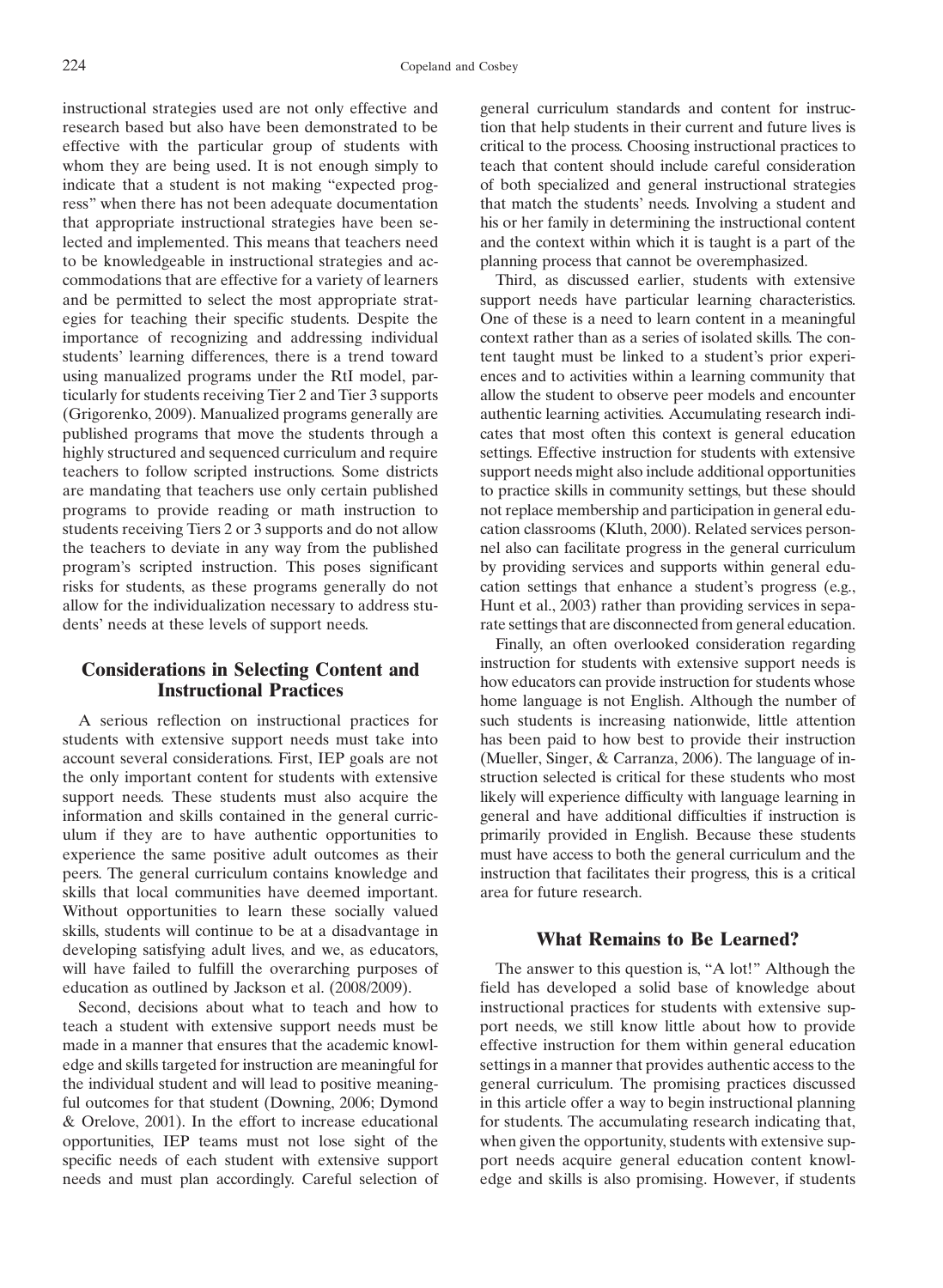are to have opportunities to acquire the full range of skills in the general curriculum, then researchers must examine instructional strategies within general versus special education settings. This may require that the field put aside some of the long held beliefs that this group of learners requires highly specialized learning strategies across all skill areas. Instead, there is a need to examine the utility of other strategies that historically have been used with students without disabilities. Finally, educational planning teams must be sure to maintain a flexible and individualized approach when planning instruction for students—an approach that does not dictate placement, curriculum, or instruction based merely on an educational diagnosis.

## **References**

- Agran, M., Cavin, M., Wehmeyer, M., & Palmer, S. (2006). Participation of students with moderate to severe disabilities in the general curriculum: The effects of the self-determined learning model of instruction. Research and Practice for Persons with Severe Disabilities, 31, 230-241.
- Agran, M., King-Sears, M. E., Wehmeyer, M. L., & Copeland, S. R. (2003). Teachers' guides to inclusive practices: Studentdirected learning strategies. Baltimore: Paul H. Brookes.
- Alper, S. (2003). An ecological approach to identifying curriculum content for inclusive settings. In D. L. Ryndak & S. Alper (Eds.), Curriculum and instruction for students with significant disabilities in inclusive settings (pp. 73–85). Boston: Allyn & Bacon.
- Baker, E. T., Wang, M. C., & Walberg, H. J. (1995). The effects of inclusion on learning. Educational Leadership, 52, 33-34.
- Bannerman, D. J., Sheldon, J. B., Sherman, J. A., & Harchik, A. E. (1990). Balancing the right to habilitation with the right to personal liberties: The rights of people with developmental disabilities to eat too many doughnuts and take a nap. Journal of Applied Behavior Analysis, 23, 79-89.
- Browder, D. M. (2001). Curriculum and assessment for students with moderate and severe disabilities. New York: Guilford Press.
- Browder, D. M., & Cooper-Duffy, K. (2003). Evidence-based practices for students with severe disabilities and the requirement for accountability in "No Child Left Behind". Journal of Special Education, 37, 157-163.
- Browder, D. M., Spooner, F., Algozzine, R., Ahlgrim-Delzell, L., Flowers, C., & Karvone, M. (2003). What we know and need to know about alternate assessment. Exceptional Children, 70,  $45 - 61.$
- Browder, D. M., Spooner, F., Wakeman, S., Trela, K., & Baker, J. N. (2006). Aligning instruction with academic content standards: Finding the link. Research and Practice for Persons with Severe Disabilities, 31, 309–321.
- Browder, D. M., Trela, K. C., & Jimenez, B. A. (2007). Increasing participation of middle schools students with significant cognitive disabilities. Focus on Autism and Other Developmental Disabilities, 22, 206-219.
- Brown, F., & Snell, M. E. (2006). Meaningful assessment. In M. E. Snell & F. Brown (Eds.), Instruction of students with severe disabilities (6th ed., pp. 67-110). Upper Saddle River, NJ: Pearson.
- Brown, L., Nisbet, J., Ford, A., Sweet, M., Shiraga, B., York, J., et al. (1983). The critical need for nonschool instruction in educational programs for severely handicapped students. Journal of the Association for the Severely Handicapped, 8,  $71 - 77.$

Carlberg, C., & Kavale, K. (1980). The efficacy of special versus

regular class placement for exceptional children: A metaanalysis. Journal of Special Education, 14, 295-309.

- Carroll, S. Z., Blumberg, E. R., & Petroff, J. G. (2008). The promise of liberal learning: Creating a challenging postsecondary curriculum for youth with intellectual disabilities. Focus on Exceptional Children, 40, 1-12.
- Carter, E. W., Sisco, L. G., Brown, L., Brickham, D., & Al-Khabbaz, Z. A. (2008). Peer interactions and academic engagement of youth with developmental disabilities in inclusive middle and high school classrooms. American Journal on Mental Retardation, 113, 479-494.
- Carter, E. W., Sisco, L. G., Melekoglu, M. A., & Kurkowski, C. (2007). Peer supports as an alternative to individually assigned paraprofessionals in inclusive high school classrooms. Research and Practice for Persons with Severe Disabilities, 32, 213-227.
- Center for Applied Special Technology. (2009). What is universal design for learning? Retrieved June 9, 2009, from http:// www.cast.org/research/udl/index.html.
- Cihak, D. F., Alberto, P. A., Kessler, K. B., & Taber, T. A. (2004). An investigation of instructional scheduling arrangements for community based instruction. Research in Developmental Disabilities, 25, 67-88.
- Collins, B. C., Evans, A., Creech-Galloway, C., Karl, J., & Miller, A. (2007). Comparison of the acquisition and maintenance of teaching functional and core content sight words in special and general education settings. Focus on Autism and Other Developmental Disabilities, 22, 220-233.
- Cooper, J. O., Heron, T. E., & Heward, W. L. (2007). Applied behavior analysis (2nd ed.). Upper Saddle River, NJ: Pearson.
- Copeland, S. R., & Hughes, C. (2000). Acquisition of a picture prompt strategy to increase independent performance. Education and Training in Mental Retardation and Developmental Disabilities, 35, 294-305.
- Copeland, S. R., Hughes, C., Carter, E. W., Guth, C., Presley, J. A., Williams, C. R., et al. (2004). Increasing access to general education: Perspectives of participants in a high school peer support program. Remedial and Special Education, 25,  $342 - 352$
- Downing, J. (2006). On peer support, universal design, and access to the core curriculum for students with severe disabilities: A personnel preparation perspective. Research and Practice for Persons with Severe Disabilities, 31, 327-330.
- Dymond, S. K., & Orelove, F. P. (2001). What constitutes effective curricula for students with severe disabilities? Ex $c$ eptionality,  $9, 109-122$ .
- Dymond, S. K., Renzaglia, A., Rosenstein, A., Chun, E. J., Banks, R. A., Niswander, V., et al. (2006). Using a participatory action research approach to create a universally designed inclusive high school science course: A case study. Research and Practice for Persons with Severe Disabilities, 31, 293-308.
- Dymond, S. K., & Russell, D. L. (2004). Impact of grade and disability on the instructional context of inclusive classrooms. Education and Training in Developmental Disabilities, 39,  $127 - 140.$
- Evans-Cosbey, J., & Johnston, S. (2006). Using a single-switch voice output communication aid to increase social access for children with severe disabilities in inclusive classrooms. Research and Practice for Persons with Severe Disabilities, 31, 144–156.
- Farrell, P. (2000). The impact of research on developments in inclusive education. International Journal of Inclusive Education, 4, 153-162.
- Fickel, K. M., Schuster, J. W., & Collins, B. C. (1998). Teaching different tasks using different stimuli in a heterogeneous small group. Journal of Behavioral Education, 8, 219-244.
- Field, S., Martin, J.,Miller, R., Ward, M., & Wehmeyer, M. (1998). A practical guide to teaching self-determination. Reston, VA: Council for Exceptional Children.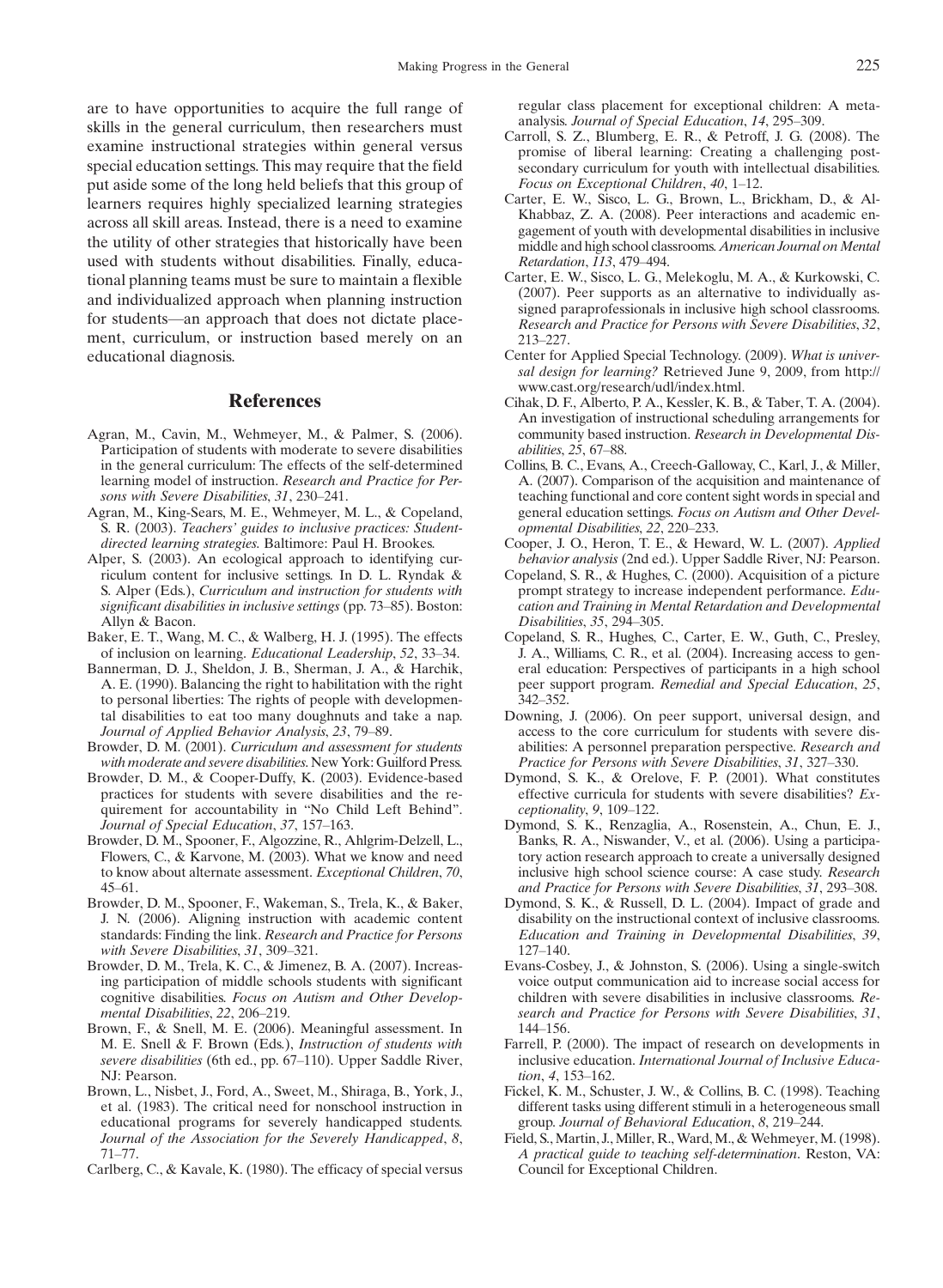- Fisher, D., Roach, V., & Frey, N. (2002). Examining the general programmatic benefits of inclusive schools. International Journal of Inclusive Education, 6, 63-78.
- Fowler, C. H., Konrad, M., Walker, A. R., Test, D. W., & Wood, W. M. (2007). Self-determination interventions' effects on the academic performance of students with developmental disabilities. Education and Training in Developmental Disabilities, 42, 270-285.
- Gandhi, A. G. (2007). Context matters: Exploring relations between inclusion and reading achievement of students without disabilities. International Journal of Inclusive Educa- $$
- Grigorenko, E. L. (2009). Dynamic assessment and response to intervention: Two sides of one coin. Journal of Learning Disabilities, 42, 111-132.
- Heller, K. W., Forney, P. E., Alberto, P. A., Best, S. J., & Schwartzman, M. N. (2009). Understanding physical, health, and multiple disabilities (2nd ed.). Upper Saddle River, NJ: Pearson.
- Hmelo-Silver, C. E., Duncan, R. G., & Chinn, C. A. (2007). Scaffolding and achievement in problem-based and inquiry learning: A response to Kirschner, Sweller, and Clard (2006). Educational Psychologist, 42, 99-107.
- Hughes, C., Rung, L., Wehmeyer, M., Agran, M., Copeland, S., & Hwang, B. (2000). Self-prompted communication book use to increase social interaction among high school students. Journal of the Association for Persons with Severe Handicaps, 25, 153-166.
- Hunt, P., Farron-Davis, F., Beckstead, S., Curtis, D., & Goetz, L. (1994). Evaluating the effects of placement of students with severe disabilities in general education versus special classes. Journal of the Association for Persons with Severe Handicaps,  $19.200 - 214.$
- Hunt, P., Soto, G., Maier, J., & Doering, K. (2003). Collaborative teaming to support students at risk and students with severe disabilities in general education classrooms. Exceptional Children, 69, 315-332.
- Idol, L. (2006). Toward inclusion of special education students in general education. Remedial and Special Education, 27, 77-94.
- Individuals With Disabilities Education Improvement Act Amendments of 2004, Pub. L. No. 108-446, 118 Stat. 2647 (2004).
- Jackson, L., Ryndak, D. M., & Wehmeyer, M. (2008/2009). Scientifically-based educational practice for ensuring access to general education and the general education curriculum: A case for inclusive education. Research and Practice for Persons with Severe Disabilities, 33-34, 175-195.
- Jameson, J. M., McDonnell, J., Johnson, J. W., Risen, T., & Polychronis, S. (2007). A comparison of one-to-one embedded instruction in the general education classroom and one-to-one massed practice instruction in the special education classroom. Education and Treatment of Children, 30, 23–44.
- Jenkins, J. R., Antil, L. R., Wayne, S. K., & Vadasy, P. F. (2003). How cooperative learning works for special education and remedial students. Exceptional Children, 69, 279-292.
- Kalambouka, A., Farrell, P., Dyson, A., & Kaplan, I. (2007). The impact of placing pupils with special education needs in mainstream schools on the achievement of their peers. Educational Research, 49, 365-382.
- Kamps, D. M., Dugan, E., Potucek, J., & Collins, A. (1999). Effects of cross-age peer tutoring networks among students with autism and general education students. Journal of Behavioral Education, 9, 97-115.
- Kluth, P. (2000). Community-referenced learning and the inclusive classroom. Remedial and Special Education, 21,  $19 - 26$ .
- Kuhn, D., Black, J., Keselman, A., & Kaplan, D. (2000). The development of cognitive skills to support inquiry learning. Cognition and Instruction, 18, 495-523.
- Lee, S., Amos, B. A., Lee, Y., Shogren, K. A., Theoharis, R., & Wehmeyer, M. L. (2006). Curriculum augmentation and adaption strategies to promote access to the general curriculum for students with intellectual and developmental disabilities. Education and Training in Developmental Disabilities, 41, 199-121.
- Lee, S., Wehmeyer, M. L., Palmer, S. B., Soukup, J. H., & Little, T. D. (2008). Self-determination and access to the general education curriculum. Journal of Special Education, 42, 91-107.
- Logan, K. R., Bakeman, R., & Keefe, E. B. (1997). Effects of instructional variables on engaged behavior of students with disabilities in general education classrooms. Exceptional Children, 63, 481-497.
- Logan, K. R., & Keefe, E. B. (1997). A comparison of instructional context, teacher behavior, and engaged behavior for students with severe disabilities in general education and self-contained elementary classrooms. Journal of the Association for Persons with Severe Handicaps, 22, 16-27.
- McDonnell, J. (1998). Instruction for students with severe disabilities in general education settings. Education and Training in Mental Retardation and Developmental Disabilities, 33, 199-215.
- McDonnell, J., Johnson, J. W., Polychronis, S., Riesen, T., Jameson, M., & Kercher, K. (2006). Comparison of one-toone embedded instruction in general education classes with small group instruction in special education classes. Education and Training in Developmental Disabilities, 41, 125-138.
- McDonnell, J., Thorson, N., Allen, C., & Mathot-Buckner, C. (2000). The effects of partner learning during spelling for students with severe disabilities and their peers. Journal of Behavioral Education, 10, 107-121.
- McDonnell, J., Thorson, N., Disher, S., Mathot-Buckner, C., Mendel, J., & Ray, L. (2003). The achievement of students with developmental disabilities and their peers without disabilities in inclusive settings: An exploratory study. Education and Treatment of Children, 26, 224-236.
- McMaster, K. N., & Fuchs, D. (2002). Effects of cooperative learning on the academic achievement of students with learning disabilities: An update of Tateyama-Sniezek's review. Learning Disabilities Research and Practice, 17, 107-117.
- Meyer, L. H. (2001). The impact of inclusion on children's lives: Multiple outcomes, and friendships in particular. International Journal of Disability, Development and Education, 48, 9-31.
- Mueller, T. G., Singer, G. H. S., & Carranza, F. D. (2006). A national survey of the educational planning and language instruction practices for students with moderate to severe disabilities who are English language learners. Research and Practice for Persons with Severe Disabilities, 31, 242-254.
- National Center on Secondary Education and Transition. (2004). Current challenges facing the future of secondary education and transition services for youth with disabilities in the United States. Retrieved March 11, 2005, from http://www.ncset.org/ publications/discussionpaper/NCSET\_Discussion\_Paper.pdf.
- Neubert, D. A., Moon, M. S., Grigal, M., & Redd, V. (2001). Post-secondary educational practices for individuals with mental retardation and other significant disabilities: A review of the literature. Journal of Vocational Rehabilitation,  $16, 155 - 168.$
- NLTS2. (2009). The post-school outcomes of youth with disabilities up to 4 years after high school. Retrieved June 1, 2009, from http://www.nlts2.org/reports/2009\_04/index.html.
- No Child Left Behind Act of 2001, Pub. L. No. 107-110, 20 U.S.C. § 6301 et seq.
- Palmer, S. B., Wehmeyer, M. L., Gipson, K., & Agran, A. (2004). Promoting access to the general curriculum by teaching self-determination skills. Exceptional Children, 70, 427-439.
- Piercy, M., Wilton, K., & Townsend, M. (2002). Promoting the social acceptance of young children with moderate-severe